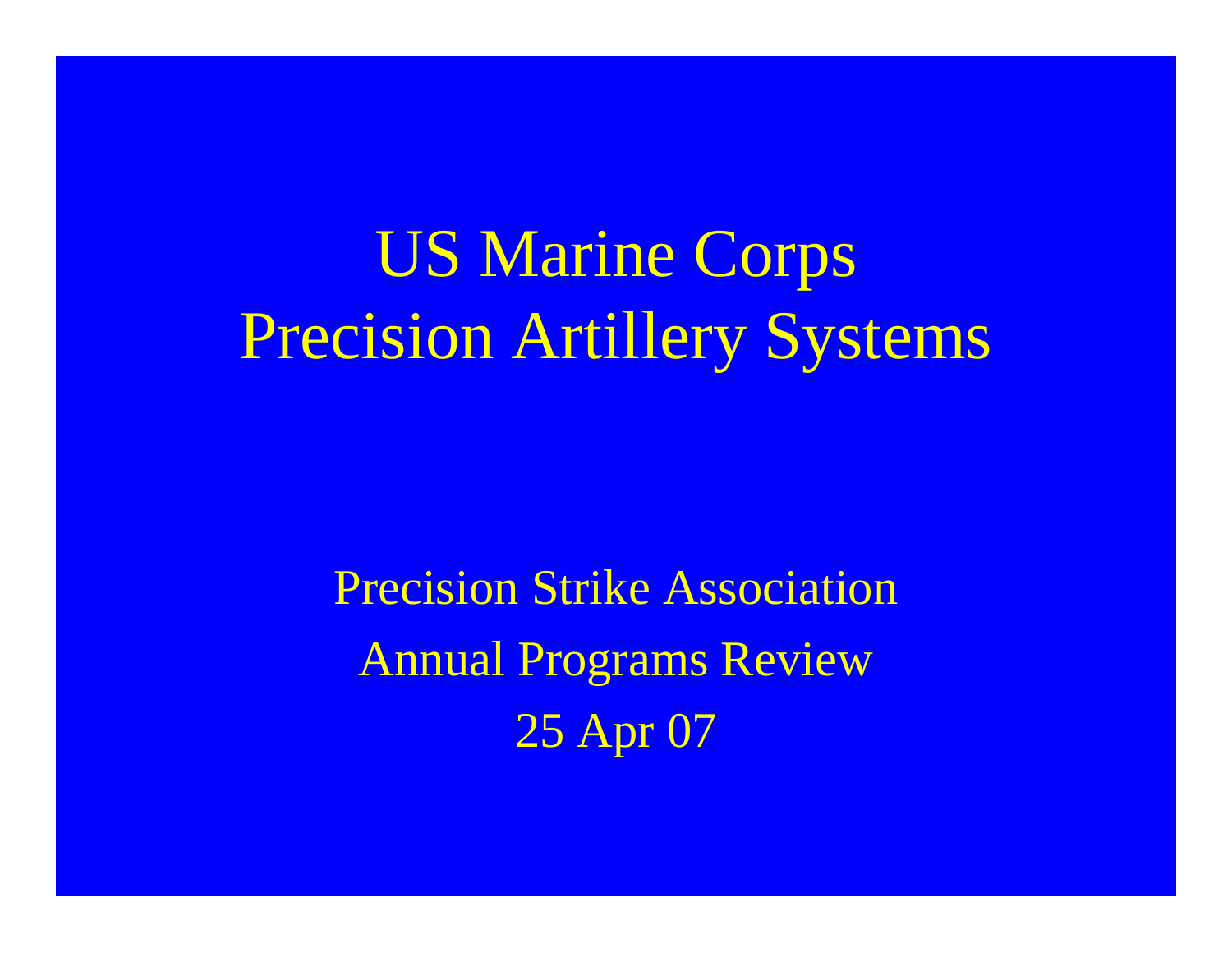#### Marine Corps Operating Concepts for a Changing Security Environment

- Forward Presence, Security Cooperation, and Counterterrorism
- Crises Response
- Forcible Entry
- Prolonged Operations
- Counterinsurgency
- Enabled by Seabasing and Distributed Operations.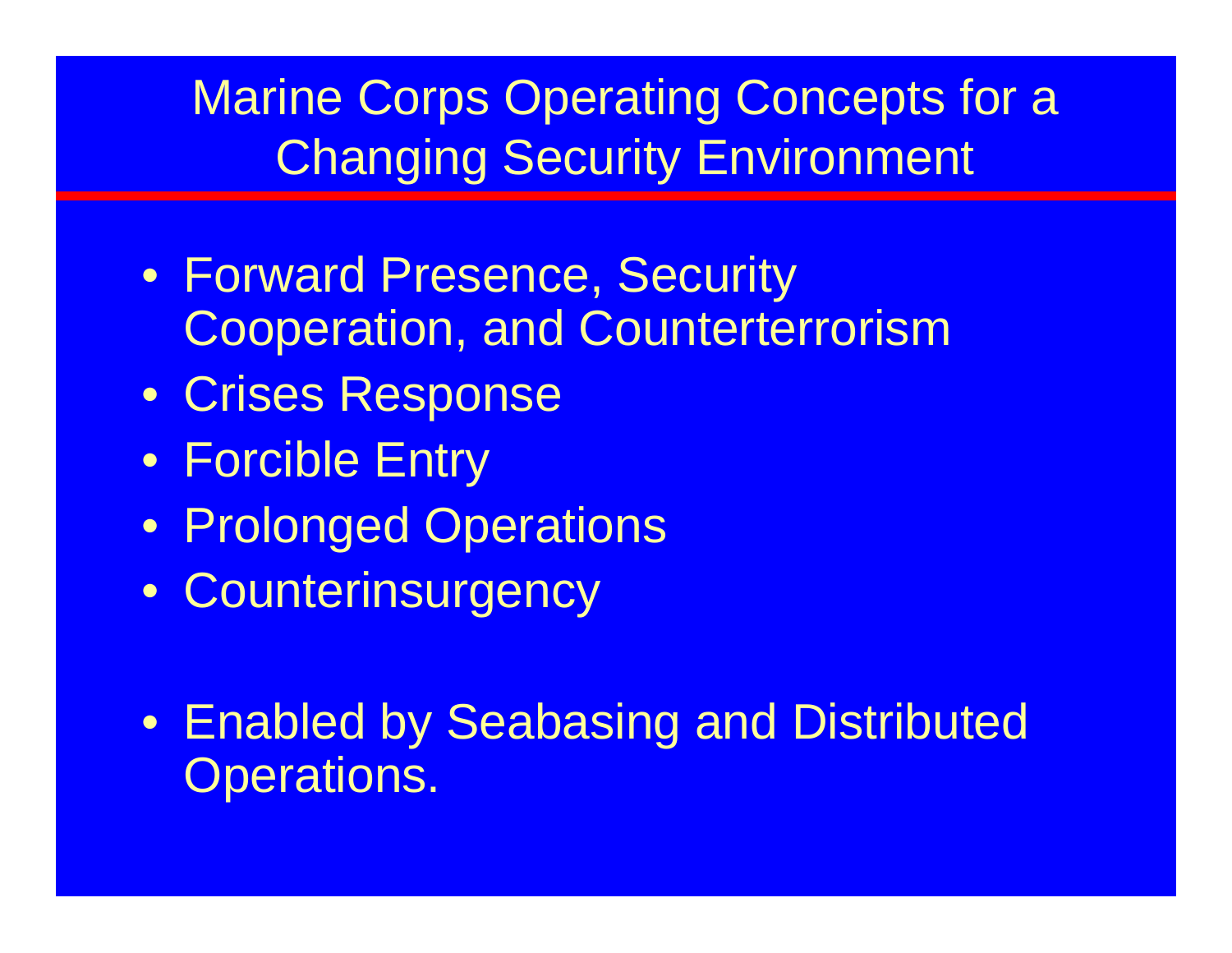## Triad of Ground Fires

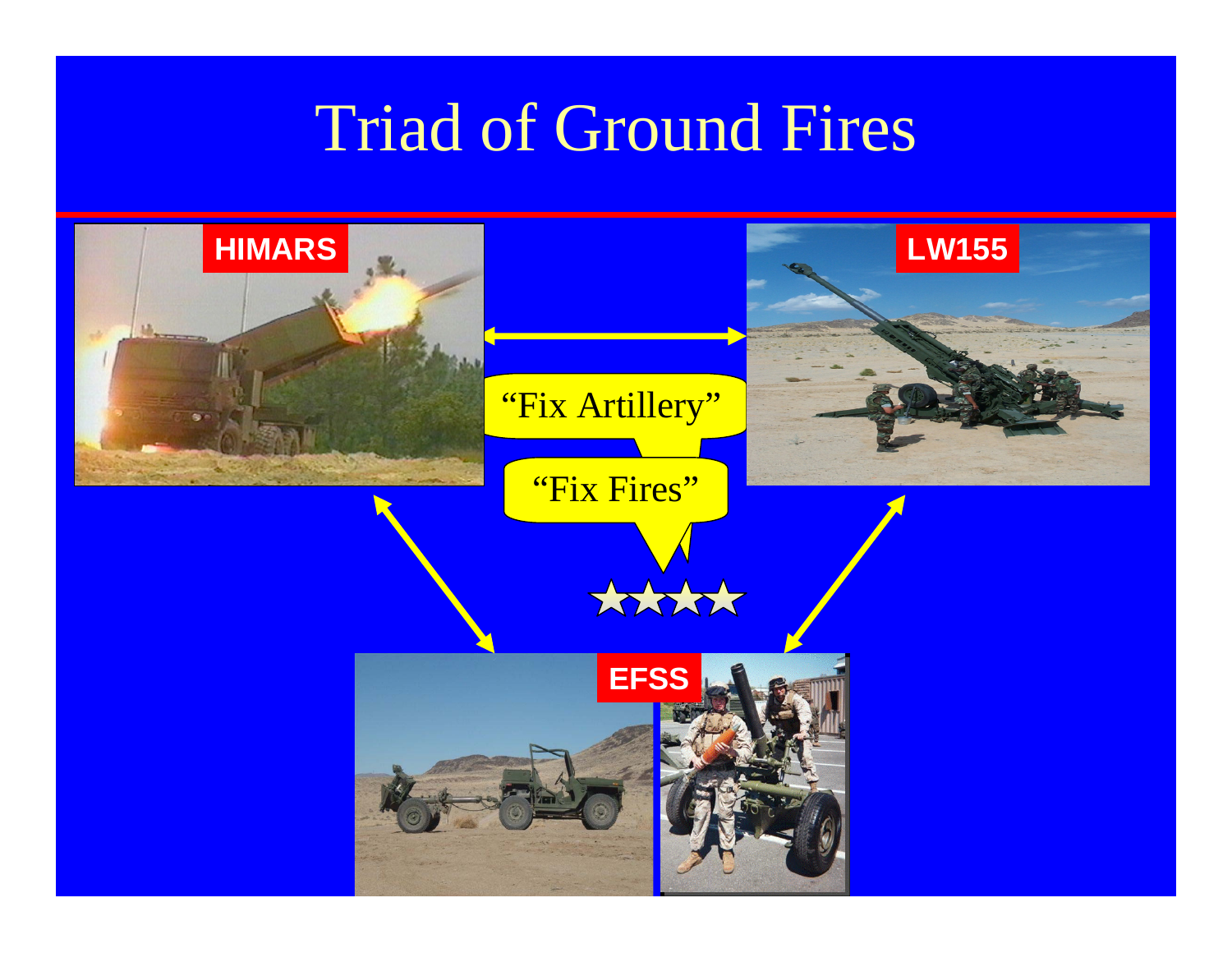### High Mobility Artillery Rocket System HIMARS

- Wheeled, indirect fire, rocket system capable of firing current and future MLRS Family of Munitions.
- Bridges the gap between air and surface delivered fires.
- The precision capability of the GMLRS, both unitary and DPICM, validates its employment at both ends of the Warfighting Spectrum.
- Preponderance of GMLRS munitions fired in Iraq have been in support of MNF-W.
- Involved in alternate warhead development, while still maintaining precision requirement.
- 2 Battalions 1 in Active Component, 1 in Reserve Component – Fielding has commenced. FOC expected NLT FY10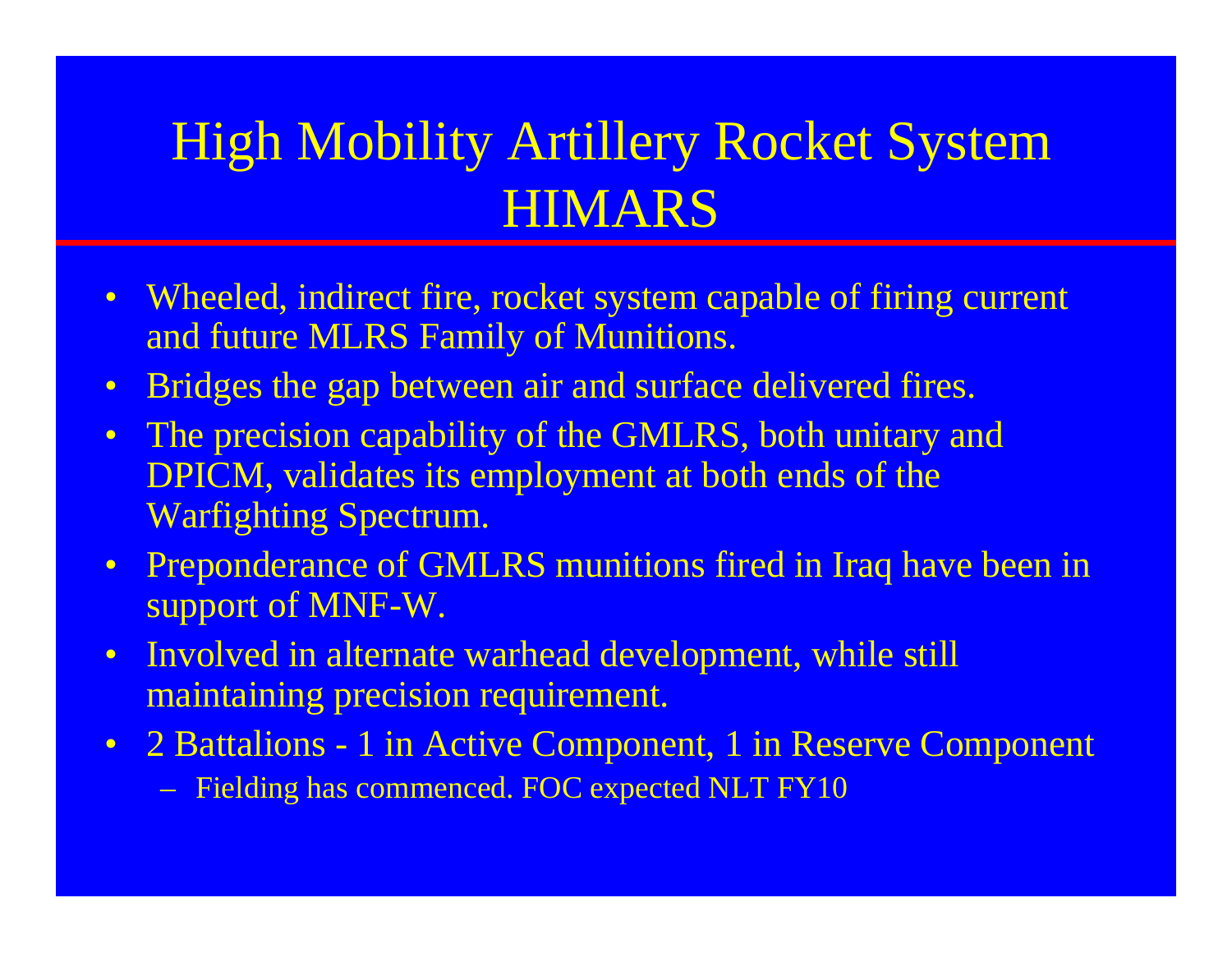## Lightweight 155mm Howitzer M777A2

- The M777 Lightweight 155mm towed howitzer replaces the aging M198 155mm towed howitzer which has passed its expected service life.
- Incorporates innovative designs to achieve light weight without sacrificing range, stability, accuracy or durability.
- Retrofitting the M777(A2) with the Digital Fire Control System improves accuracy, responsiveness and enables the employment of precision munitions (Excalibur).
- The ability to fire conventional and precision munitions validates its employment at both ends of the Warfighting Spectrum.
- Fielding commenced '05. Fielding complete NLT FY10.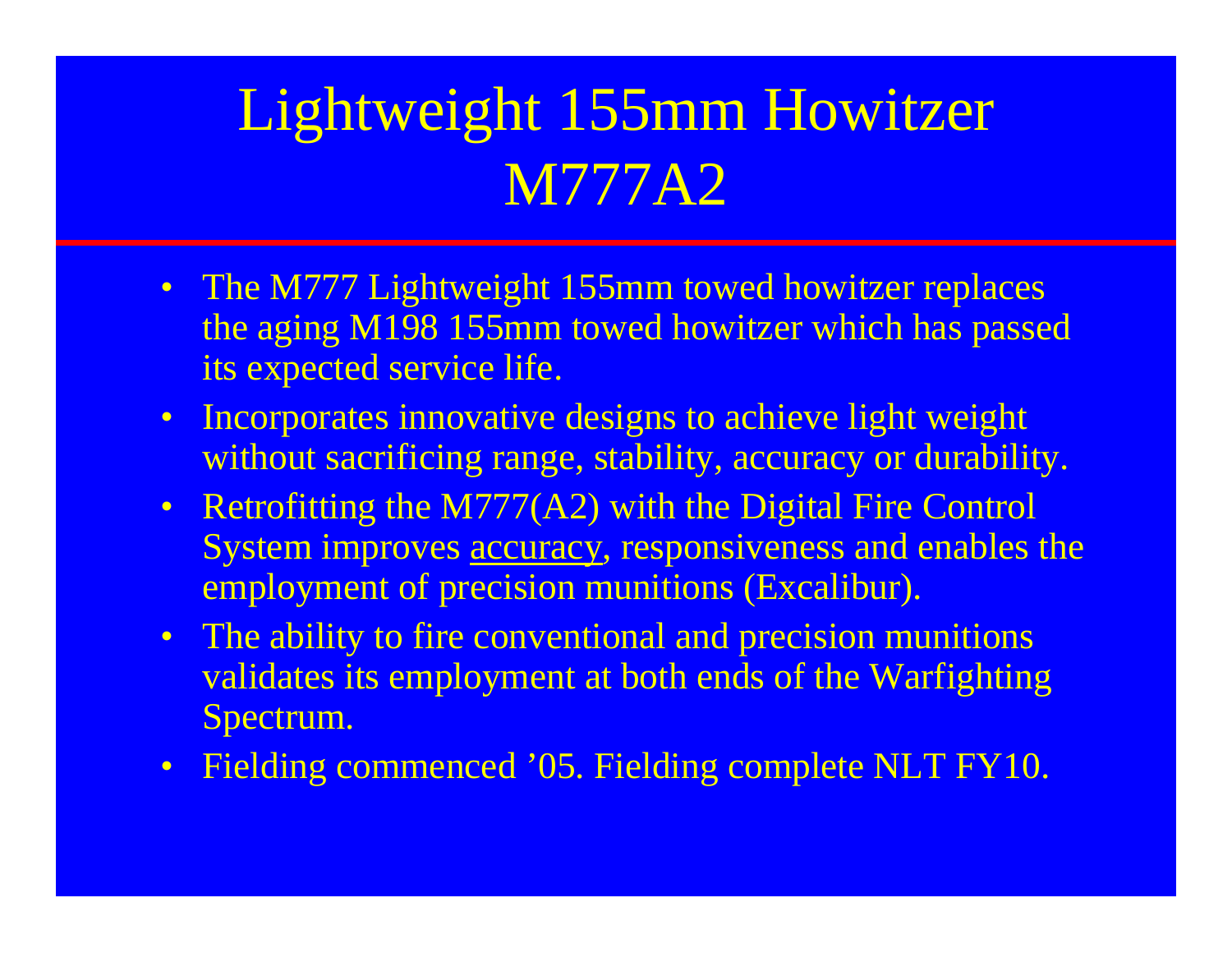### **M777A2 Configured DFCS**

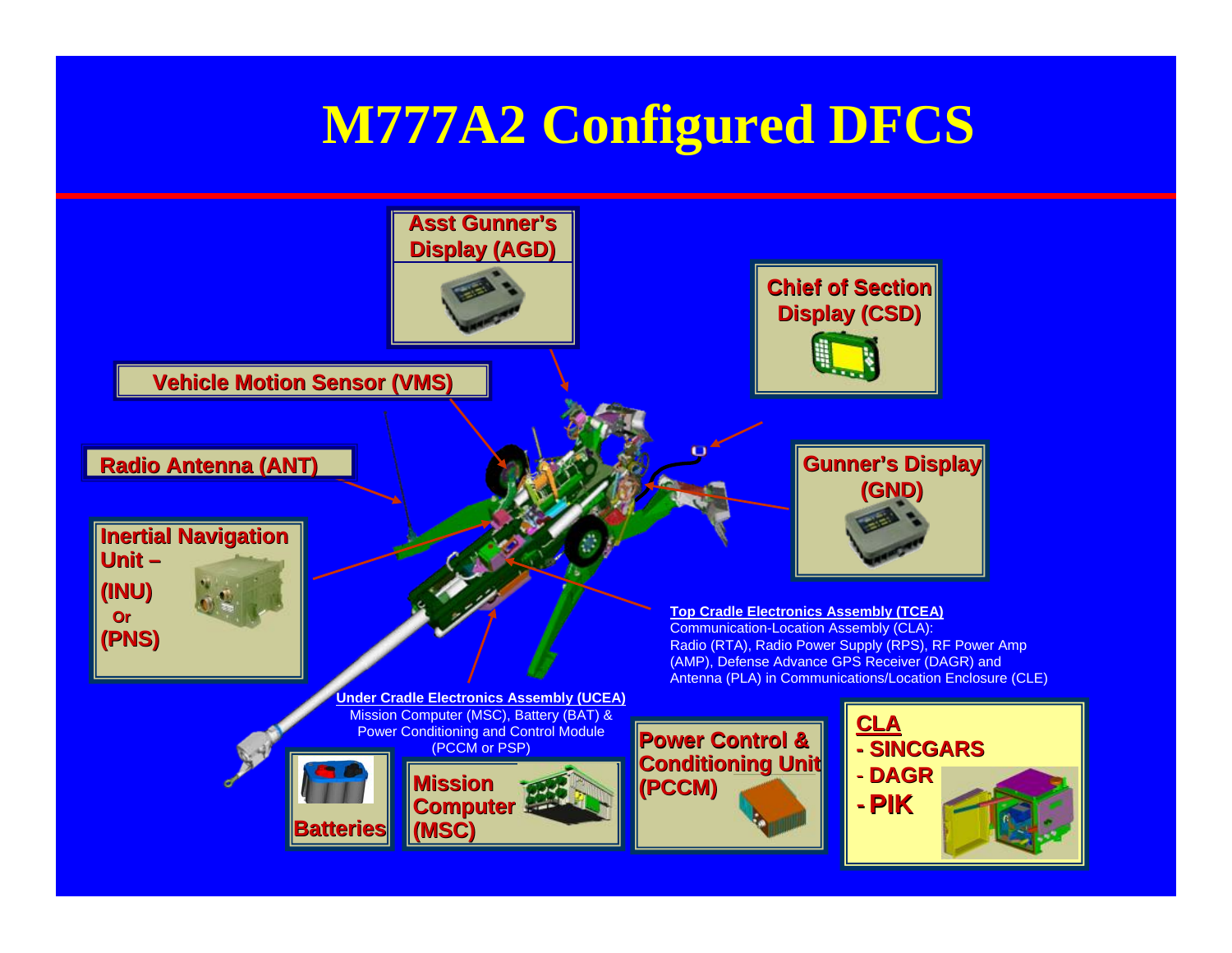### Expeditionary Fire Support System **EFSS**

- The direct support weapon system of the vertical assault element of the Ship to Objective Maneuver Force. MV-22 internally transportable.
- 120mm rifled, towed mortar.
- Will fire conventional HE, Smoke and Illum at 7km.
- Additive capability for the artillery battalion.
- Operational testing scheduled for June 07, fielding shortly thereafter. Fielding complete NLT FY11.
- Precision, Extended Range Munition (PERM)
	- In development
	- 8-14KM Range
	- 20M CEP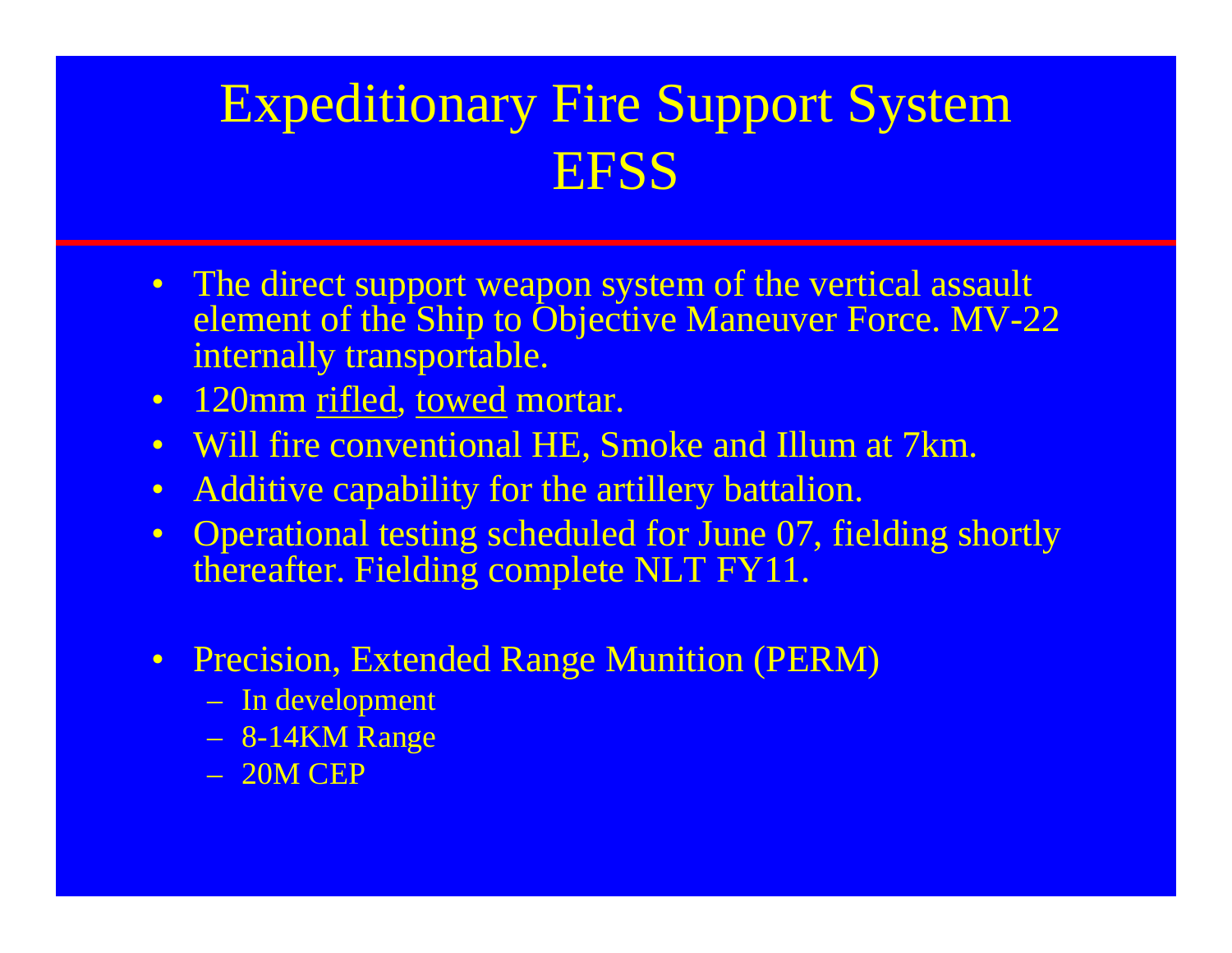# Triad Coverage Concept

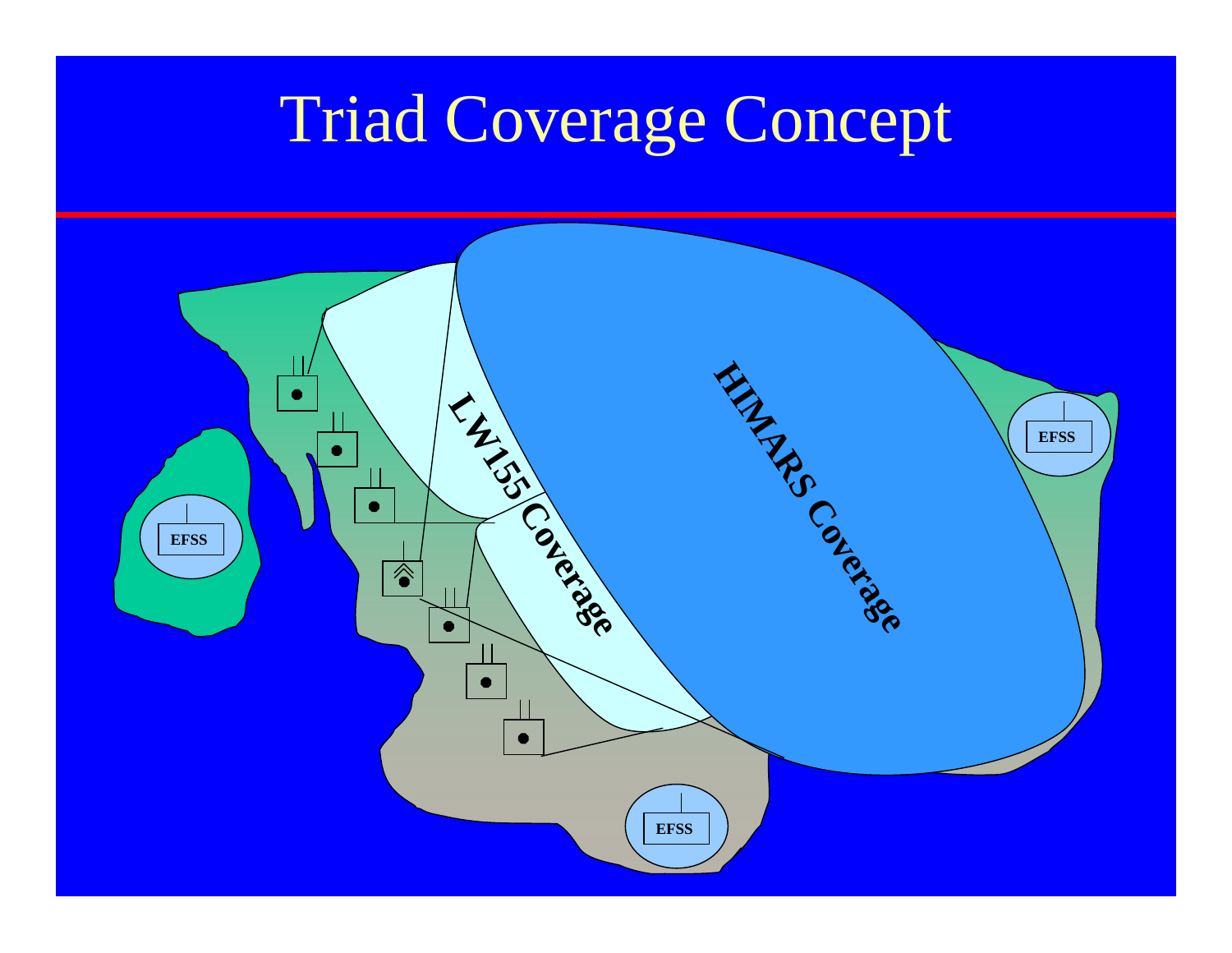### **Organic Ground Indirect Fires (2010)**

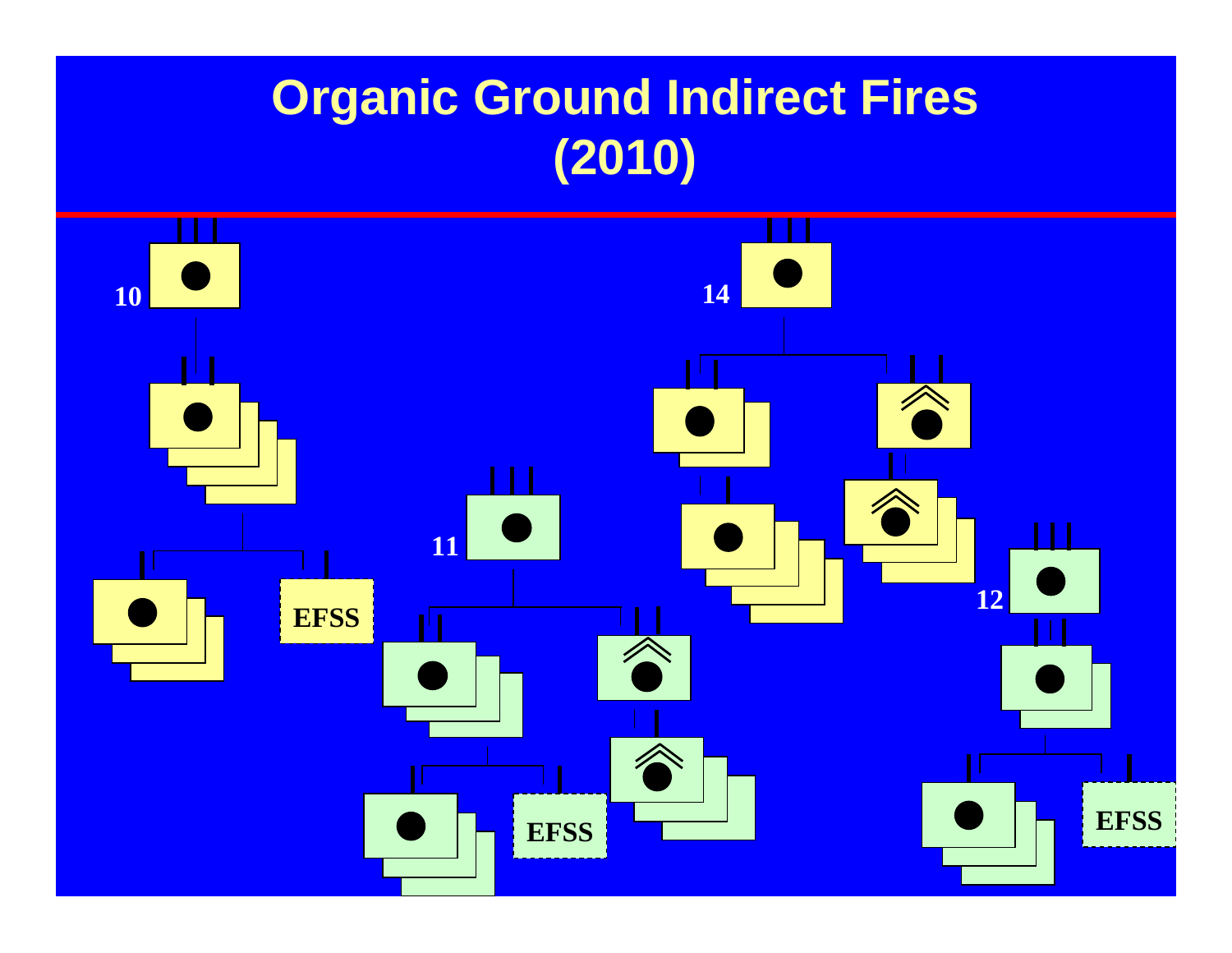## **The rest of the story.....**

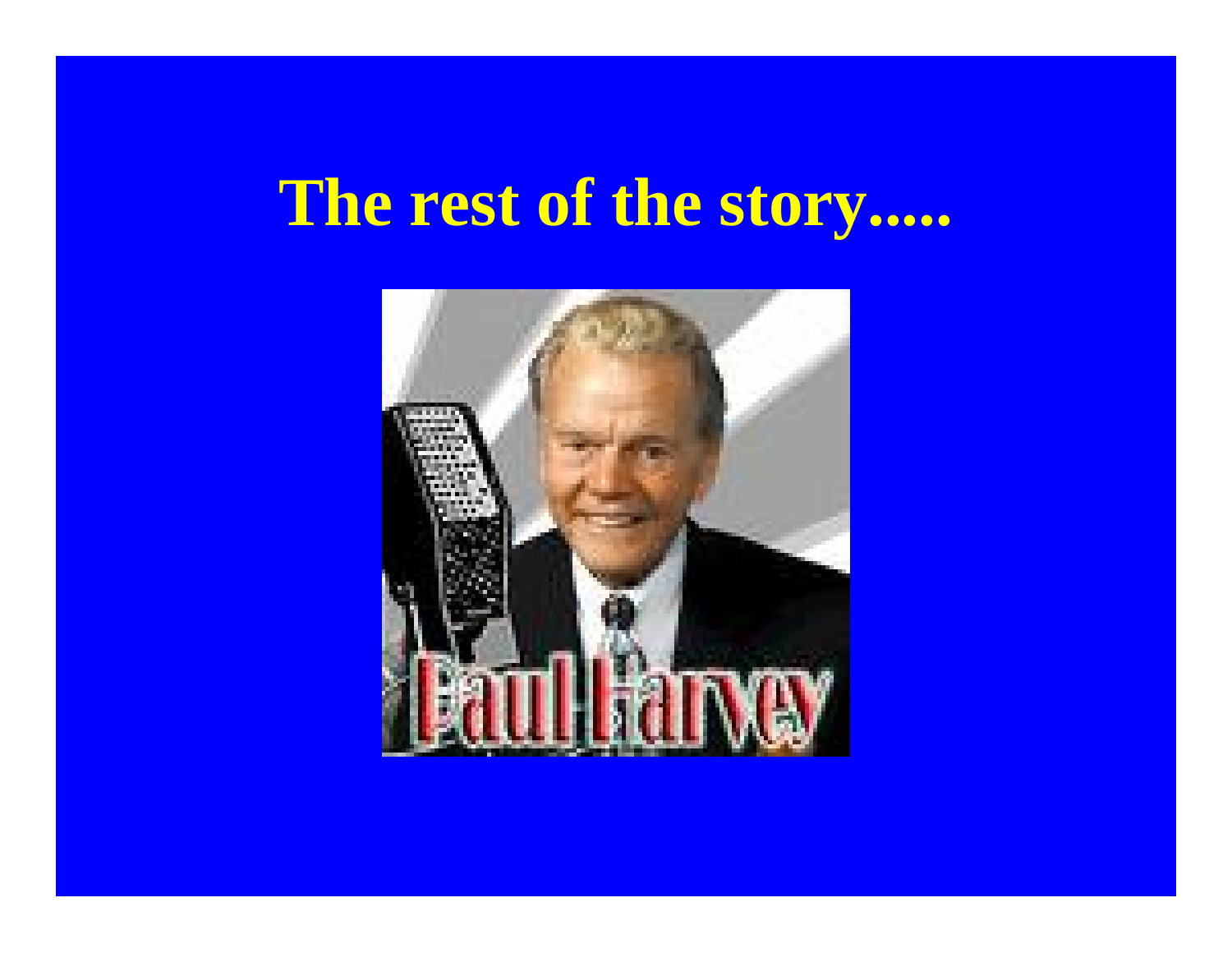# Target Location Error

- Current gap is the sensor for the dismounted Marine. 10mil inherent error in the magnetic compass. TLE of 50m.
- Mitgated through
	- Video down link from UAS/airborne targeting pods.
	- Digital mapping enhancements.
- Future Mitigation
	- JETS / Tier II UAS / GATOR
- Goal
	- < 10m TLE
	- $< 15$  lbs (total system)